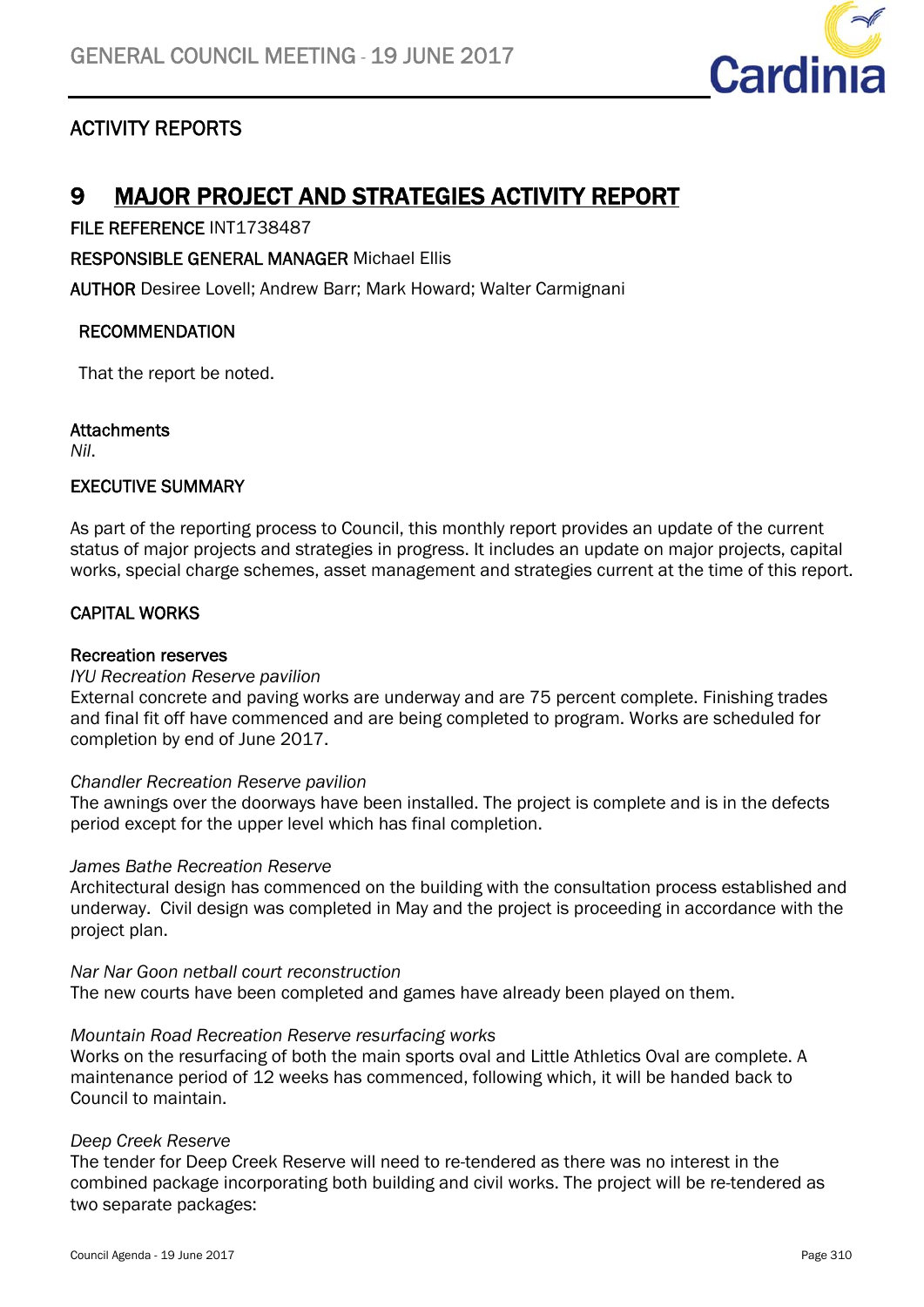

- building construction
- civil works

Bulk earthworks are well underway with the Level 1 building pad almost complete, and the balance of the fill works well progressed.

The playground design is nearing completion and the tender for this component will be advertised later in the year.

#### *Lang Lang Recreation Reserve*

Due to good weather, the contractor has continued to make substantial progress on the wetlands, ovals and surrounds. The major earthworks (cut, fill, compaction etc.) are 75 per cent complete. The progress made to date will ensure the project maintains its project schedule even if inclement weather delays some civil works.

#### *Cockatoo-Gembrook Trail*

The tender for the construction of the Cockatoo-Gembrook Trail closed on the 13 June and is currently being assessed. This package of works includes full construction of the 6.5km trail from McBride Street in Cockatoo to Gembrook Station. The trail follows existing road reserves and the Puffing Billy train line between the towns to create a unique and scenic trail.

## ROADS, PATHS, DRAINS AND BRIDGES

### *2016-17 Roads Program*

The reseal and resurfacing program is now complete, a small number of asphalt resurfacing jobs have been programmed for later in the financial year to minimise the impact on the public, such as Emerald Lake Park.

Spencer Street reconstruction in Nar Nar Goon is now complete. The new pedestrian crossing is functioning well and has been well received by the school community.

#### *2016 17 Bridge renewal program*

Construction works on the Manestar Road Bridge works commenced in late May. Yarra Ranges Council is partnering this project and has been supportive during the project planning. The Manestar/Boundary Road closure (while the bridge is replaced) will require traffic detours. A traffic management plan is in place.

#### *Peet Street (Construction) Special Charge Scheme*

Peet Street (construction) Special Charge Scheme declaration letters were sent to affected property owners dated 19 May. Affected owners had the opportunity to appeal the scheme through a VCAT submission. Submissions closed 16 June.

## **STRATEGIES**

#### *Draft Waste and resource recovery strategy*

The draft strategy is currently out for public consultation, with an online campaign underway, which includes a special edition of Council's environmental e-newsletter, Facebook posts and the strategy being available on Council's website.

The consultation aims to seek feedback on some key areas of the strategy including hard and green waste, reducing waste to landfill, education, advocacy and reducing burning off.